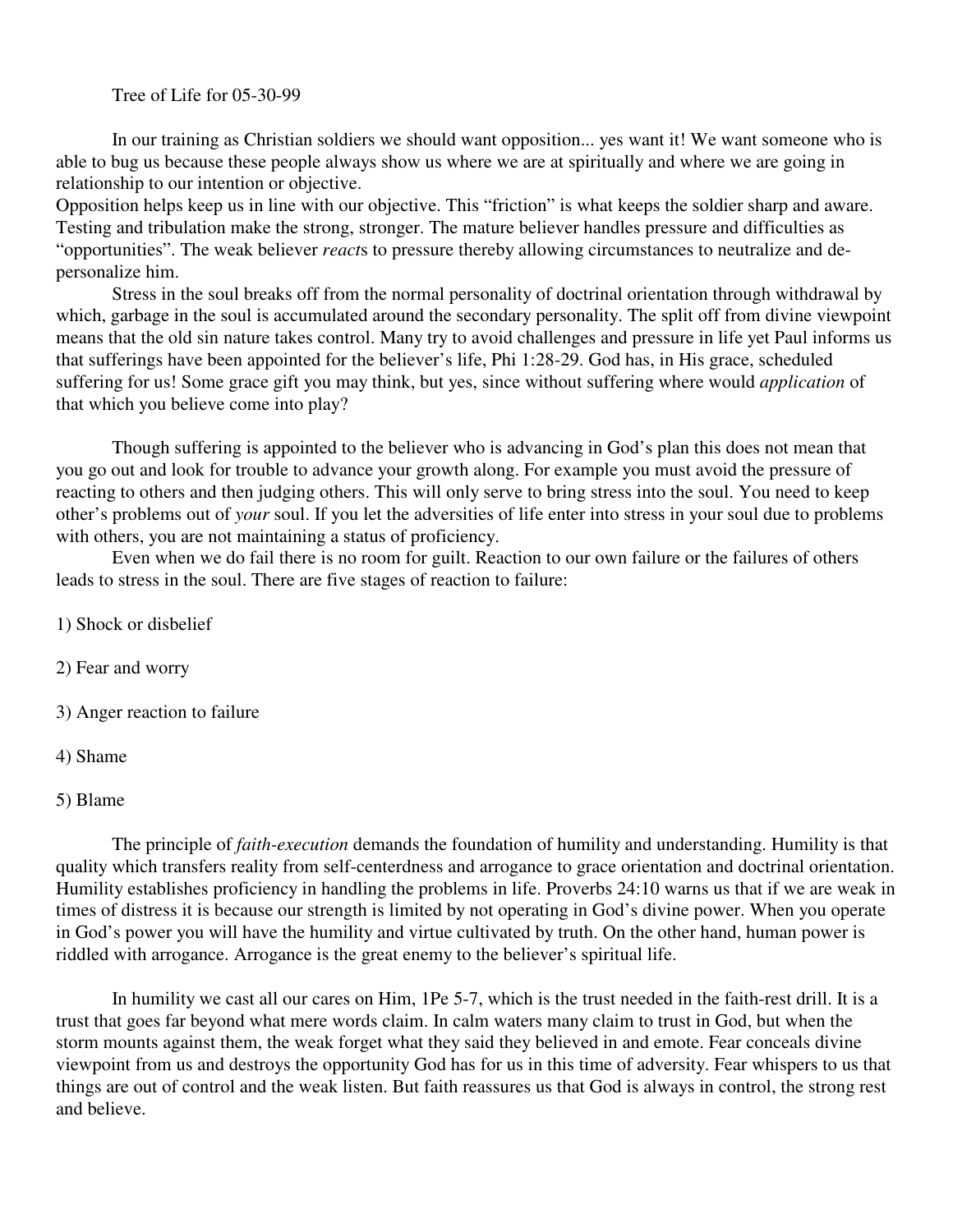There is no point in holding to a system of belief which you cannot utilize day in and day out. If you are not willing to deploy the principles which you learn - why bother?! You are wasting your time if when the pressure comes along, "you" seize the reigns and let panic control. Action in the spiritual life must be based on knowledge and application of that knowledge. The things you do not want are what your will attract when you focus on your fears, guilt, resentments and judgments. Your "ego" along with it's cast of arrogant and emotional sins is not necessary in knowing God and instituting trust in Him.

True wisdom is in accepting your responsibility now instead of waiting for things to change or correct themselves - proving *you* right. Under testing it is easy, even natural for man to go negative since this is the way of the flesh and of the world. To choose positive or negative is a continual contest and the odds are against you if you do not operate in faith rest and let God handle all the details. This is not so easy since it is natural for man to want to "control" his circumstances as well as those people in his periphery. But the positive believer continues to advance in spite of obstacles and pressures in his life. In fact, he advances because of them! This is not to state that you are using people as such, but that you are using the way you feel toward them to illuminate your spiritual condition.

Those who irritate us expose our sense of self-importance, or rather, *arrogance*. We are called to obedience in spite of opposition. Adversity is never an excuse to pause or to fall back. Advancing is the only direction on the road to spiritual adulthood. Satan's success is ascertain through his persistence in leading the world astray. We too need to develop persistence against his schemes. Satan paints a bright face on disobedience, conveniently leaving out the consequences. And, God gives us the freedom to make our choice. It is therefore imperative that our decisions be knowledgeable ones based on the accurate word of God.

If you don't stand for something you will fall for anything. Even if the believer possesses residual doctrine this does not ensure the application of it in times of pressure. The believer must choose to operate in what the word of God has to say. This takes humility. Humility being the virtue needed to honor the word of God. Trusting God will definitely come through for you if you let it. Apart from trust in God you will surely allow the inevitable adversities in life to be converted to inner stress of the soul.

Psalm 31:9 tells us that stress will waste the soul and body away. Psa 77:2 claims that the one who has stress in the soul cannot find comfort. Stress is simply **reaction** as the means of dealing with pressure. Many react and dwell in their emotions as a form of dealing with pressure. This invites stress into the soul and stress prevents metabolized doctrine from functioning. Spiritual strength is needed in handling adversity and preventing stress in the soul.

If we want to take part in the victory of Jesus Christ we must walk in obedience to God's plan not only on sunny days, but most of all on very dark and dismal days. Satan takes pleasure in broken relationships marked by betrayal, abuse, bullying, apathy, jealousy, and emotional bondage. He takes pleasure in people who are so driven by hurt, anger, bitterness, and resentment that these emotions become the foundation for their interpersonal dealings. This is where Satan does some of his best work!

The faith-rest drill, from beginning to end, prevents the work of Satan from being fruitful in our lives. Who are we agents for? If self then Satan, if Satan then self, if God then truth and patience and trust in what He promises.

The temptations which are presented in adversity cause us to consider going our own way. And while we are free to choose sin we cannot control the consequences of it. In forgiveness the emotional hold others had over you is released. To reconcile takes two but to forgive only takes one. We are never to make other's problem our problems. Rarely do we carry pain and not offend others in the process.